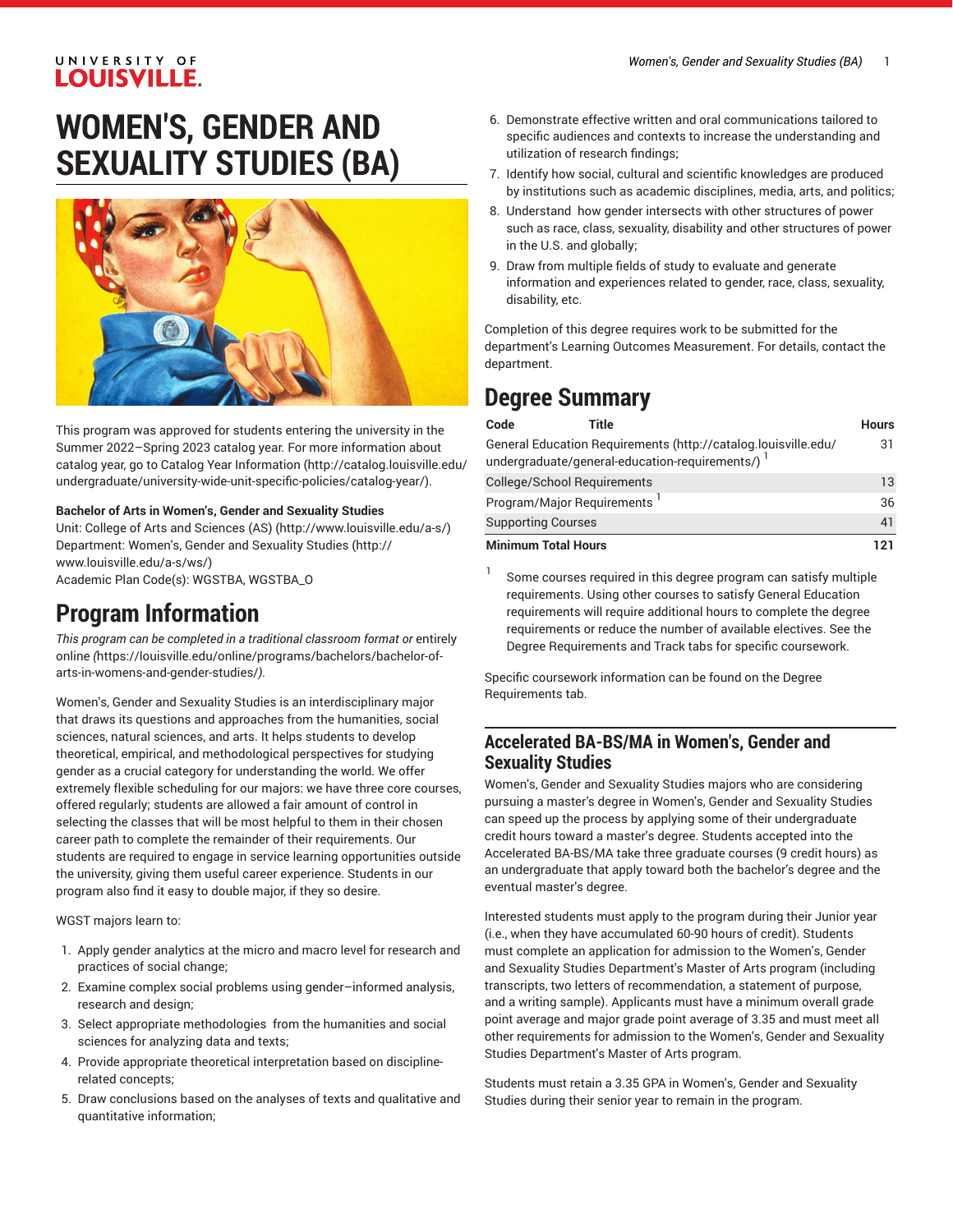### **Departmental Admission Requirements**

Admission to the BA in Women's, Gender and Sexuality Studies requires a minimum cumulative grade point average of 2.0 and a minimum grade point average of 2.0 on courses in the major.

The Application for Major form can be found on the Arts and [Sciences](http://louisville.edu/artsandsciences/advising/apply/) [Advising Center website \(http://louisville.edu/artsandsciences/advising/](http://louisville.edu/artsandsciences/advising/apply/) [apply/\)](http://louisville.edu/artsandsciences/advising/apply/).

### **Accelerated BA-BS/MA in Women's, Gender and Sexuality Studies**

Interested students should apply for entry into the accelerated program no later than the end of their Junior year.

To be considered for admission to the Accelerated Master of Arts in Women's, Gender and Sexuality Studies program, students must:

- Complete an application for admission to the Women's, Gender and Sexuality Studies Department's Master of Arts program (including transcripts, two letters of recommendation, a statement of purpose, and a writing sample) no later than the end of their junior year.
- Have a minimum overall grade point average (GPA) of 3.35, a Women's, Gender and Sexuality Studies GPA of 3.35, and meet all other requirements for admission to the Women's, Gender and Sexuality Studies Department's Master of Arts program.

# **General Education Requirements**

| Code            | Title                                                                                                                                                                                                                                                                                                                              | <b>Hours</b> |
|-----------------|------------------------------------------------------------------------------------------------------------------------------------------------------------------------------------------------------------------------------------------------------------------------------------------------------------------------------------|--------------|
|                 | General Education Requirements (http://catalog.louisville.edu/<br>undergraduate/general-education-requirements/)                                                                                                                                                                                                                   | 31           |
|                 | The following courses are required by the program and satisfy the<br>respective General Education Requirement(s):                                                                                                                                                                                                                  |              |
| <b>WGST 201</b> | Women In American Culture - AH. D1                                                                                                                                                                                                                                                                                                 |              |
|                 | Additional coursework may satisfy program and General Education<br>requirements (e.g., WGST 203 or WGST 207).                                                                                                                                                                                                                      |              |
|                 | All degrees require the completion of the University-wide General<br>Education Program (link provided above). Some General Education<br>requirements may be met in the requirements for the major or supporting<br>coursework, in which case additional electives may be required to<br>complete the minimum hours for the degree. |              |

# **College/School Requirements**

| Code                                    | Title                                                                | <b>Hours</b> |
|-----------------------------------------|----------------------------------------------------------------------|--------------|
| <b>Arts &amp; Sciences Requirements</b> |                                                                      |              |
| <b>GEN 100</b>                          | Student Success Center First Year Experience                         |              |
| or GEN 101                              | Arts & Sciences First Year Experience                                |              |
| 300 level or above 3                    | Electives in Humanities, Social Sciences, or Natural Sciences at the |              |
| Foreign Language <sup>2</sup>           |                                                                      | 12           |
|                                         | WR - two approved courses at the 300 level or above 3                |              |
| <b>Minimum Total Hours</b>              |                                                                      | 13           |

# **Program/Major Requirements**

| Code            | <b>Title</b>                                                                          | Hours |
|-----------------|---------------------------------------------------------------------------------------|-------|
|                 | <b>Women's, Gender and Sexuality Studies Core Courses</b>                             |       |
| <b>WGST 201</b> | Women In American Culture - AH, D1                                                    | 3     |
| WGST 401        | Community Internship                                                                  | 3     |
| <b>WGST 500</b> | Senior Seminar in Women's, Gender and Sexuality<br>Studies: Social Sciences - CUE. WR | 3     |
|                 | Women's, Gender and Sexuality Studies Humanities Electives                            |       |
|                 | Select up to 3 courses, of which one must be at the 400+ level:                       | $6-9$ |
| <b>WGST 202</b> | Seeing Gender. Introduction to Gender in Visual<br>Studies - D1. AH                   |       |
| <b>WGST 203</b> | Gender Issues in Public Dialogue - OC, D1                                             |       |
| <b>WGST 207</b> | Introduction to Philosophy through Cultural<br>Diversity - D2, AH                     |       |
| <b>WGST 303</b> | Humanities and Gender - AH. D2                                                        |       |
| <b>WGST 320</b> | Women in Music: A History - AH, D1                                                    |       |
| <b>WGST 325</b> | Women and Global Literature - D2, AH                                                  |       |
| <b>WGST 326</b> | Gender and Children's Literature - AH, D1                                             |       |
| <b>WGST 340</b> | Women and Religion - AH, D2                                                           |       |
| <b>WGST 342</b> | Black Women Novelists - AH. D2. WR                                                    |       |
| <b>WGST 346</b> | Women in Africa: Historical and Literary<br>Perspectives                              |       |
| <b>WGST 360</b> | Philosophy and Feminism - D1, AH                                                      |       |
| <b>WGST 373</b> | Women Writers and Filmmakers - WR                                                     |       |
| <b>WGST 375</b> | LGBTQ Literature in the United States - AH, D1                                        |       |
| <b>WGST 380</b> | African-American Women in Theatre - WR, AH, D1                                        |       |
| <b>WGST 395</b> | Women, Media and Culture - D1, AH                                                     |       |
| <b>WGST 508</b> | <b>Queer Performance</b>                                                              |       |
| <b>WGST 520</b> | <b>Women's Personal Narratives</b>                                                    |       |
| <b>WGST 522</b> | The Body in Popular Media - WR                                                        |       |
| <b>WGST 523</b> | Gender and Popular Music - WR                                                         |       |
| <b>WGST 525</b> | Art and Trauma                                                                        |       |
| <b>WGST 541</b> | <b>Feminism and Science Fiction</b>                                                   |       |
| <b>WGST 560</b> | <b>Feminist Philosophical Literature</b>                                              |       |
| <b>WGST 571</b> | Francophone Women Writers - WR                                                        |       |
| <b>WGST 582</b> | Health and Social Justice                                                             |       |
|                 | Women's, Gender and Sexuality Studies Social Science Electives                        |       |
|                 | Select up to 3 courses, of which one must be at the 400+ level:                       | $6-9$ |
| <b>WGST 204</b> | DIGITAL FEMINISM-SBD2 - D2, SB                                                        |       |
| <b>WGST 240</b> | World LGBTQ+ Cinema - SB, D2                                                          |       |
| <b>WGST 300</b> | Sex. Gender and Culture                                                               |       |
| <b>WGST 301</b> | Introduction to Lesbian, Gay, Bisexual,<br>Transgender, and Queer Studies             |       |
| <b>WGST 302</b> | <b>LGBTQ and Applied Healthcare</b>                                                   |       |
| <b>WGST 312</b> | Sociology of Women's Health                                                           |       |
| <b>WGST 313</b> | Sociology of Gender                                                                   |       |
| <b>WGST 316</b> | Gender, Sexuality & Law                                                               |       |
| <b>WGST 323</b> | <b>Queer Politics</b>                                                                 |       |
| <b>WGST 324</b> | <b>Communication and Gender</b>                                                       |       |
| <b>WGST 331</b> | The History of Women, 1700 to the Present                                             |       |
| <b>WGST 332</b> | History of Childhood in America - D1, SBH, WR                                         |       |
| <b>WGST 333</b> | Women in Latin American History                                                       |       |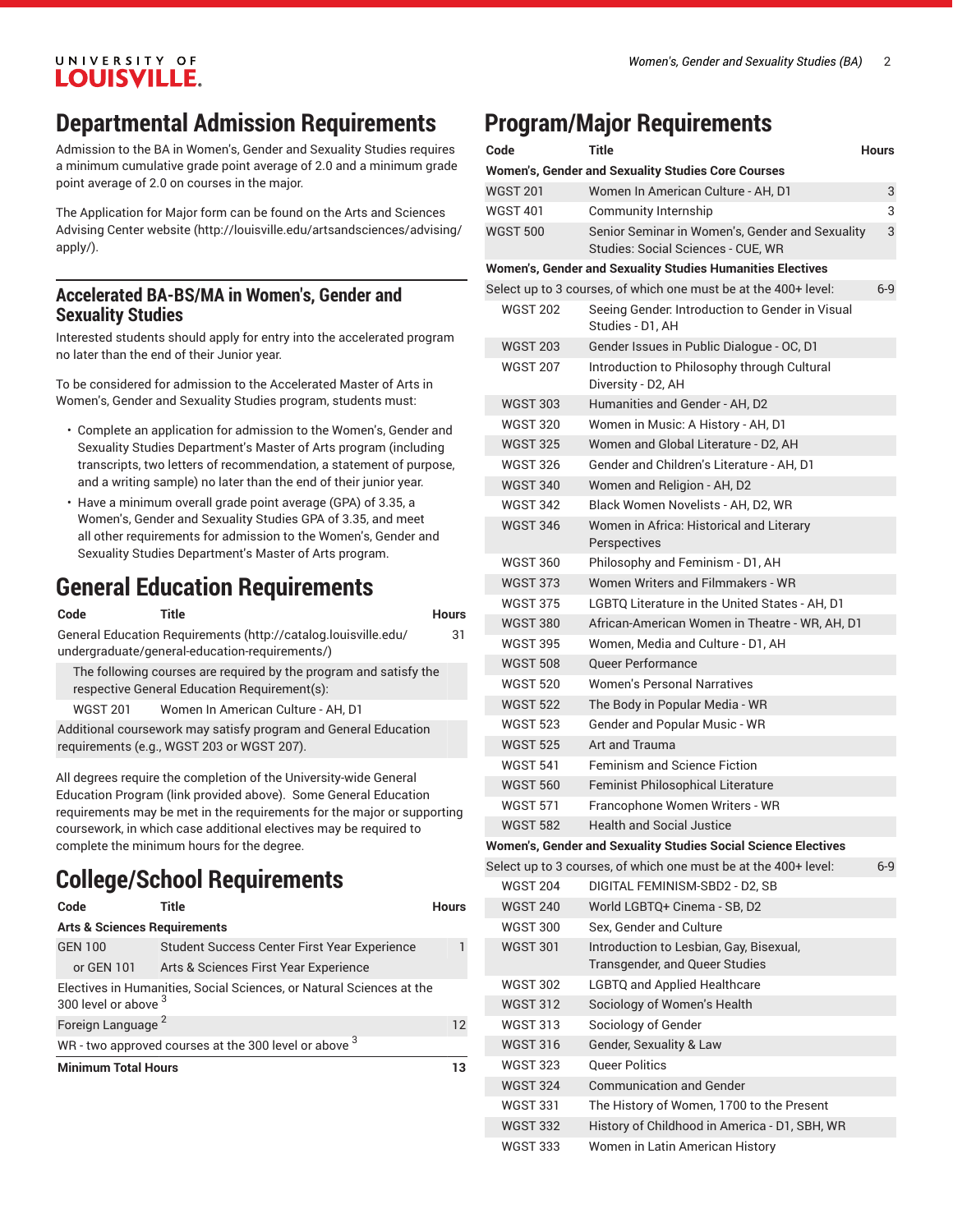| <b>WGST 337</b>              | Motherhood and the Law                            | <b>WGST 542</b>              | African American Women and the History of                                                                                                  |              |
|------------------------------|---------------------------------------------------|------------------------------|--------------------------------------------------------------------------------------------------------------------------------------------|--------------|
| <b>WGST 339</b>              | Black Women and the Criminology System            |                              | Reproductive Justice                                                                                                                       |              |
| <b>WGST 343</b>              | Faces of Global Poverty - WR                      | <b>WGST 540</b>              | Women's Health in Africa - WR                                                                                                              |              |
| <b>WGST 344</b>              | <b>Black Lesbian Lives</b>                        | <b>WGST 543</b>              | <b>Black Women's Voices - WR</b>                                                                                                           |              |
| <b>WGST 347</b>              | Racism and Sexism - D1, SB                        | <b>WGST 545</b>              | Southern Women: Black and White                                                                                                            |              |
| <b>WGST 348</b>              | African-American Women - WR                       | <b>WGST 547</b>              | Language, Race, Class, and Gender                                                                                                          |              |
| <b>WGST 349</b>              | Color Complex of Black Women                      | <b>WGST 582</b>              | <b>Health and Social Justice</b>                                                                                                           |              |
| <b>WGST 355</b>              | Women in American Politics                        |                              | <b>Elective in Women/Gender and History</b>                                                                                                |              |
| <b>WGST 364</b>              | Women's Health Issues - D1, SB                    | Select one of the following: |                                                                                                                                            | 3            |
| <b>WGST 394</b>              | Lectures in Women's, Gender and Sexuality         | <b>WGST 331</b>              | The History of Women, 1700 to the Present                                                                                                  |              |
|                              | <b>Studies</b>                                    | <b>WGST 332</b>              | History of Childhood in America - D1, SBH, WR                                                                                              |              |
| <b>WGST 410</b>              | <b>Black Feminism in Action</b>                   | <b>WGST 333</b>              | Women in Latin American History                                                                                                            |              |
| <b>WGST 411</b>              | Psychology of Women                               | <b>WGST 513</b>              | U.S. Social Justice Movements of the 20th Century                                                                                          |              |
| <b>WGST 414</b>              | <b>Gender and Work</b>                            | <b>WGST 509</b>              | <b>Women and Medicine</b>                                                                                                                  |              |
| <b>WGST 415</b>              | Sociology of Disabilities                         | <b>WGST 530</b>              | Feminism in Western Civilization, 1790-1920 - WR                                                                                           |              |
| <b>WGST 416</b>              | Sexual Assault and the Legal System               | <b>WGST 531</b>              | Women in the Twentieth Century in Europe and the                                                                                           |              |
| <b>WGST 417</b>              | <b>Reproductive Justice</b>                       |                              | $U.S. - WR$                                                                                                                                |              |
| <b>WGST 418</b>              | Domestic Violence                                 | <b>WGST 532</b>              | History of American Sexualities - WR                                                                                                       |              |
| <b>WGST 458</b>              | Women: International Perspective                  | <b>WGST 533</b>              | Women in 19th-Century America - WR                                                                                                         |              |
| <b>WGST 460</b>              | Gender in the Middle East                         | <b>WGST 545</b>              | Southern Women: Black and White                                                                                                            |              |
| <b>WGST 509</b>              | <b>Women and Medicine</b>                         | <b>WGST 584</b>              | Women in East Asian History                                                                                                                |              |
| <b>WGST 511</b>              | <b>Transnational Feminism</b>                     |                              | Elective in Women's, Gender and Sexuality Studies at the 300-level or                                                                      | 3            |
| <b>WGST 512</b>              | Gender, Race, Work, and Welfare                   | above                        |                                                                                                                                            |              |
| <b>WGST 513</b>              | U.S. Social Justice Movements of the 20th Century | <b>Minimum Total Hours</b>   |                                                                                                                                            | 36           |
| <b>WGST 530</b>              | Feminism in Western Civilization, 1790-1920 - WR  |                              |                                                                                                                                            |              |
| <b>WGST 531</b>              | Women in the Twentieth Century in Europe and the  | Code                         | <b>Title</b>                                                                                                                               | <b>Hours</b> |
|                              |                                                   |                              |                                                                                                                                            |              |
|                              | <b>U.S. - WR</b>                                  | <b>Supporting Courses</b>    |                                                                                                                                            |              |
| <b>WGST 532</b>              | History of American Sexualities - WR              |                              | Select either an approved A&S minor OR one of the concentration                                                                            | 27-30        |
| <b>WGST 533</b>              | Women in 19th-Century America - WR                | options below                |                                                                                                                                            |              |
| <b>WGST 538</b>              | Woman and Sport                                   |                              | Minor Options (Choose one of the following)                                                                                                |              |
| <b>WGST 540</b>              | Women's Health in Africa - WR                     |                              | 1. Minor in a Social Science discipline (18-21 hours) with 9 hours<br>of electives at 300+ level in Humanities or Natural Sciences         |              |
| <b>WGST 542</b>              | African American Women and the History of         |                              | 2. Minor in a Natural Science discipline (18-21 hours) with 9 hours                                                                        |              |
|                              | Reproductive Justice                              |                              | of electives at 300+ level in Humanities or Social Sciences                                                                                |              |
| <b>WGST 543</b>              | <b>Black Women's Voices - WR</b>                  |                              | 3. Minor in a Humanities discipline (18-21 hours) with 9 hours of                                                                          |              |
| <b>WGST 547</b>              | Language, Race, Class, and Gender                 |                              | electives at 300+ level in Social Sciences or Natural Sciences                                                                             |              |
| <b>WGST 556</b>              | Feminist Theory - WR                              |                              | Concentration Options (Choose one of the following)                                                                                        |              |
| <b>WGST 558</b>              | Women in Developing Countries - WR                |                              | 1. Concentration in Social Sciences (18 hours of Social Science                                                                            |              |
| <b>WGST 584</b>              | Women in East Asian History                       |                              | electives) with 9 hours of electives at 300+ level in Natural Sciences                                                                     |              |
|                              | <b>Elective in Women/Gender and Race</b>          | or Humanities                |                                                                                                                                            |              |
| Select two of the following: | 6                                                 |                              | • At least 9 hours in a single Social Science discipline                                                                                   |              |
| <b>WGST 342</b>              | Black Women Novelists - AH, D2, WR                |                              | . At least 12 hours must be 300+ level                                                                                                     |              |
| <b>WGST 343</b>              | Faces of Global Poverty - WR                      |                              | . Up to 6 hours in the concentration can double-count in the major                                                                         |              |
| <b>WGST 344</b>              | <b>Black Lesbian Lives</b>                        |                              | 2. Concentration in Natural Sciences (18 hours of Natural Science                                                                          |              |
| <b>WGST 339</b>              | Black Women and the Criminology System            |                              | electives) with 9 hours of electives at 300+ level in Humanities or                                                                        |              |
| <b>WGST 346</b>              | Women in Africa: Historical and Literary          | <b>Social Sciences</b>       |                                                                                                                                            |              |
|                              | Perspectives                                      |                              | • At least 9 hours in a single Natural Science discipline                                                                                  |              |
| <b>WGST 347</b>              | Racism and Sexism - D1, SB                        |                              | . At least 12 hours must be 300+ level                                                                                                     |              |
| <b>WGST 348</b>              | African-American Women - WR                       |                              | • Up to 6 hours in the concentration can double-count in the major                                                                         |              |
| <b>WGST 349</b>              | <b>Color Complex of Black Women</b>               |                              | 3. Concentration in Humanities (18 hours of Humanities electives)<br>with 9 hours of electives at 300+ level in Natural Sciences or Social |              |
| <b>WGST 380</b>              | African-American Women in Theatre - WR, AH, D1    | Sciences                     |                                                                                                                                            |              |
| <b>WGST 410</b>              | <b>Black Feminism in Action</b>                   |                              | • At least 9 hours in a single Humanities discipline                                                                                       |              |
| <b>WGST 512</b>              | Gender, Race, Work, and Welfare                   |                              | . At least 12 hours must be 300+ level                                                                                                     |              |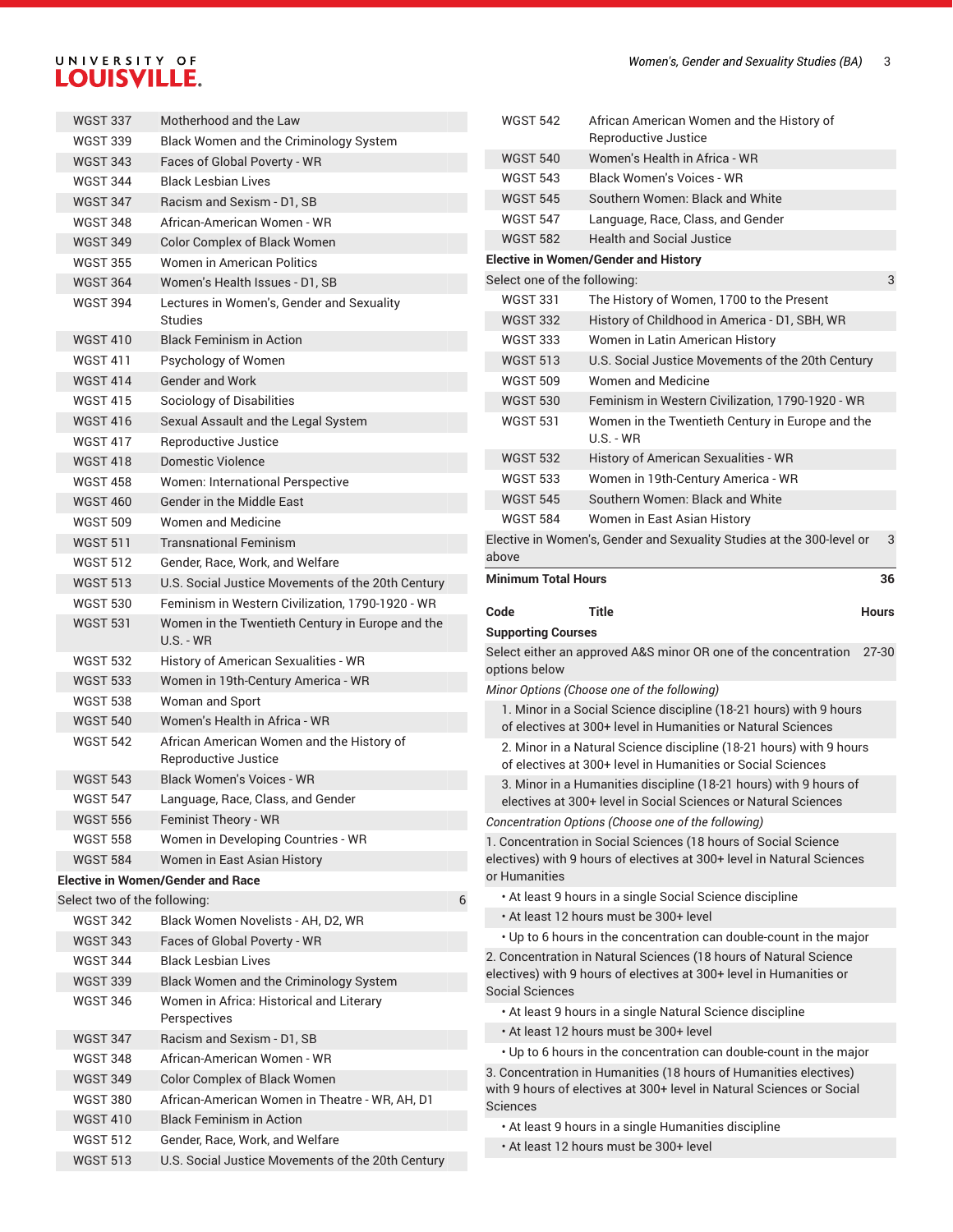• Up to 6 hours in the concentration can double-count in the major

| <b>Minimum Electives</b>   | $11 - 14$ |
|----------------------------|-----------|
| <b>Minimum Total Hours</b> |           |

Students should consult a Women's, Gender and Sexuality Studies advisor about how topics and independent study courses count in the major (see list below).

| .nn |  |
|-----|--|
|-----|--|

**Code Title Hours**

| <b>Culminating Undergraduate Experience (Graduation requirement)</b> |  |
|----------------------------------------------------------------------|--|
|----------------------------------------------------------------------|--|

Requirement fulfilled by completing: WGST 500 Senior Seminar in Women's, Gender and Sexuality Studies: Social Sciences - CUE, WR

### **Women's, Gender and Sexuality Studies Topics/ Independent Study courses**

| Code            | <b>Title</b>                                                                       | <b>Hours</b> |
|-----------------|------------------------------------------------------------------------------------|--------------|
| <b>WGST 390</b> | Topics in Women's, Gender and Sexuality Studies:<br><b>Humanities</b>              | 3            |
| <b>WGST 391</b> | Topics in Women's, Gender and Sexuality Studies:<br>Social Sciences                | 3            |
| <b>WGST 392</b> | Topics in Women's, Gender and Sexuality Studies:<br>Social Sciences - WR           | 3            |
| <b>WGST 393</b> | Topics in Women's, Gender and Sexuality Studies:<br><b>Humanities - WR</b>         | 3            |
| <b>WGST 490</b> | Topics in Women's, Gender and Sexuality Studies:<br><b>Humanities</b>              | 3            |
| <b>WGST 491</b> | Topics in Women's, Gender and Sexuality Studies:<br><b>Social Sciences</b>         | 3            |
| <b>WGST 492</b> | Topics in Women's, Gender and Sexuality Studies:<br>Social Sciences                | 3            |
| <b>WGST 493</b> | Topics in Women's, Gender and Sexuality Studies:<br>Humanities - WR                | 3            |
| <b>WGST 498</b> | Senior Honors Thesis: Social Sciences - WR                                         | 3            |
| <b>WGST 499</b> | Senior Honors Thesis: Humanities - WR                                              | 3            |
| <b>WGST 589</b> | Independent Study: Women's, Gender and<br><b>Sexuality Studies-Humanities</b>      | $1-3$        |
| <b>WGST 590</b> | Independent Study: Women's, Gender and<br><b>Sexuality Studies-Social Sciences</b> | $1-3$        |
| <b>WGST 591</b> | Topics in Women's, Gender and Sexuality Studies:<br>Social Sciences                | 3            |
| <b>WGST 592</b> | Topics in Women's, Gender and Sexuality Studies:<br>Social Sciences - WR           | 3            |
| <b>WGST 593</b> | Topics in Women's, Gender and Sexuality Studies:<br><b>Humanities</b>              | 3            |
| <b>WGST 594</b> | Topics in Women's, Gender and Sexuality Studies:<br>Humanities - WR                | 3            |

1 In addition to the Humanities courses required in the Women's, Gender and Sexuality Studies Core

2 Completion of the intermediate level of a single foreign language

<sup>3</sup> May be incorporated into other degree requirements

4 Students who satisfy General Education Requirements by courses defined by the program will require additional electives to complete the minimum hours for the degree.

# **Flight Plan**

| Course                            | Title                                                                                    | Hours     |
|-----------------------------------|------------------------------------------------------------------------------------------|-----------|
| Year 1                            |                                                                                          |           |
| Fall                              |                                                                                          |           |
| <b>GEN 100</b><br>or GEN 101      | Student Success Center First Year Experience<br>or Arts & Sciences First Year Experience | 1         |
| <b>ENGL 101</b>                   | Introduction to College Writing - WC                                                     | 3         |
| <b>WGST 201</b>                   | Women In American Culture - AH, D1                                                       | 3         |
|                                   | General Education: Cardinal Core Natural Sciences - S                                    | 3         |
|                                   | General Education: Cardinal Core Natural Sciences Lab - SL                               | 1         |
|                                   | General Education: Cardinal Core Arts & Humanities - AH                                  | 3         |
|                                   | <b>Hours</b>                                                                             | 14        |
| Spring                            |                                                                                          |           |
| <b>WGST 203</b>                   | Gender Issues in Public Dialogue - OC, D1                                                | 3         |
| Diversity - SBD2                  | General Education: Cardinal Core Social & Behavioral Sciences Global                     | 3         |
|                                   | General Education: Cardinal Core Natural Sciences - S                                    | 3         |
| elective                          | Women's, Gender and Sexuality Studies Humanities elective or general                     | 3         |
| <b>MATH 105</b>                   | Quantitative Reasoning - QR                                                              | 3         |
|                                   | <b>Hours</b>                                                                             | 15        |
| Year 2<br>Fall                    |                                                                                          |           |
| <b>WGST 199</b>                   | Writing in Women's, Gender and Sexuality Studies - WC                                    | 3         |
| or ENGL 102                       | or Intermediate College Writing - WC                                                     |           |
|                                   | Women's, Gender and Sexuality Studies Race & Gender elective                             | 3         |
| Foreign Language 1                |                                                                                          | 3-4       |
|                                   | General Education: Cardinal Core Arts & Humanities - AH                                  | 3         |
| Perspective - SBH                 | General Education: Cardinal Core Social & Behavioral Sciences Historical                 | 3         |
|                                   | <b>Hours</b>                                                                             | $15 - 16$ |
| Spring                            |                                                                                          |           |
| Foreign Language 2                |                                                                                          | $3 - 4$   |
| General elective                  |                                                                                          | 3         |
|                                   | Women's, Gender and Sexuality Studies History elective                                   | 3         |
| Course in minor or focus          |                                                                                          | 3         |
|                                   | Supporting course (outside of division of minor or focus)                                | 3         |
|                                   | <b>Hours</b>                                                                             | $15 - 16$ |
| Year <sub>3</sub>                 |                                                                                          |           |
| Fall                              |                                                                                          |           |
|                                   | Women's, Gender and Sexuality Studies elective (300 level or above)                      | 3         |
|                                   | Women's, Gender and Sexuality Studies Humanities WR elective                             | 3         |
| elective                          | Women's, Gender and Sexuality Studies Social Science elective or general                 | 3         |
| Course in minor or focus          |                                                                                          | 3         |
| Foreign Language 3                |                                                                                          | $3 - 4$   |
|                                   | Hours                                                                                    | $15 - 16$ |
| Spring                            |                                                                                          |           |
|                                   | Women's, Gender and Sexuality Studies Social Science electives                           | 6         |
|                                   | Supporting course (outside of minor or foucs)                                            | 3         |
|                                   | Supporting course (outside of minor or focus)                                            | 3         |
| Course in minor or focus          |                                                                                          | 3         |
| Foreign Language 4 (if necessary) |                                                                                          | 3         |
|                                   | Hours                                                                                    | 18        |
| Year 4<br>Fall                    |                                                                                          |           |
| <b>WGST 401</b>                   | Community Internship                                                                     | 3         |
| above)                            | Women's, Gender and Sexuality Studies Humanities elective (400 level or                  | 3         |
| Course in minor or focus          |                                                                                          | 3         |
|                                   | Women's, Gender and Sexuality Studies Race & Gender Elective                             | 3         |